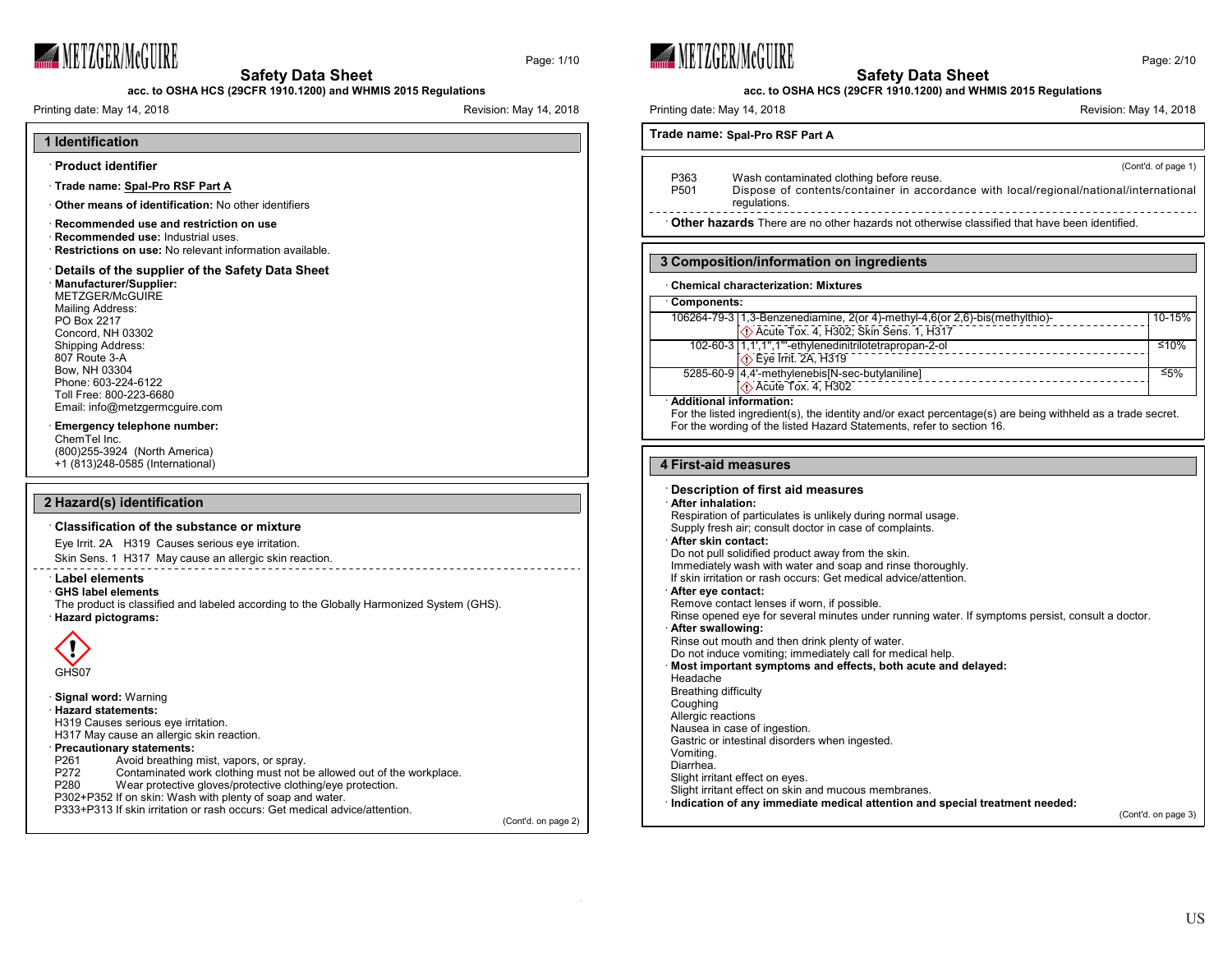

**acc. to OSHA HCS (29CFR 1910.1200) and WHMIS 2015 Regulations**

Printing date: May 14, 2018 **Printing date: May 14, 2018** Revision: May 14, 2018

Page: 3/10

# **Trade name: Spal-Pro RSF Part A**

(Cont'd. of page 2) Contains 1,3-Benzenediamine, 2(or 4)-methyl-4,6(or 2,6)-bis(methylthio)-. May produce an allergic reaction.

Treat skin and mucous membrane with antihistamine and corticoid preparations.

If medical advice is needed, have product container or label at hand.

## **5 Fire-fighting measures**

#### · **Extinguishing media**

· **Suitable extinguishing agents:** Water fog / haze

Foam

Gaseous extinguishing agents Fire-extinguishing powder

- · **For safety reasons unsuitable extinguishing agents:** Water spray
- · **Special hazards arising from the substance or mixture**
- Formation of toxic gases is possible during heating or in case of fire. · **Advice for firefighters**
- · **Protective equipment:**

Wear self-contained respiratory protective device.

Wear fully protective suit.

## **6 Accidental release measures**

· **Personal precautions, protective equipment and emergency procedures** Ensure adequate ventilation. Use personal protective equipment as required. · **Environmental precautions** Do not allow to enter sewers/ surface or ground water. Inform respective authorities in case of seepage into water course or sewage system. · **Methods and material for containment and cleaning up**

Absorb with liquid-binding material (sand, diatomite, acid binders, universal binders, sawdust). Send for recovery or disposal in suitable receptacles.

· **Reference to other sections** See Section 7 for information on safe handling. See Section 8 for information on personal protection equipment. See Section 13 for disposal information.

## **7 Handling and storage**

#### · **Handling**

· **Precautions for safe handling:** Use only in well ventilated areas. Avoid contact with the eyes and skin. Open and handle receptacle with care. Avoid breathing mist, vapors, or spray. · **Information about protection against explosions and fires:** Keep respiratory protective device available.

(Cont'd. on page 4)





**acc. to OSHA HCS (29CFR 1910.1200) and WHMIS 2015 Regulations**

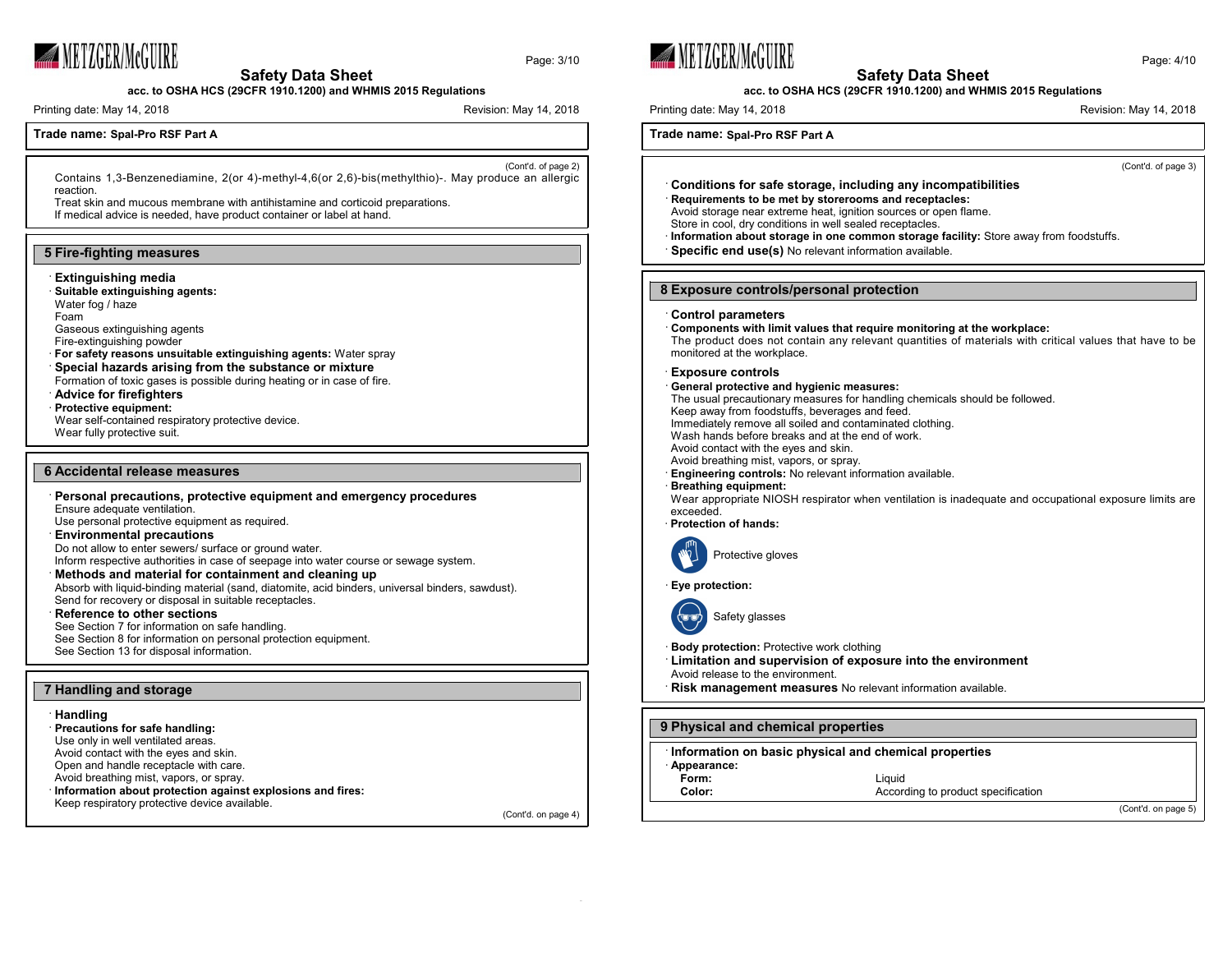

Page: 5/10

**acc. to OSHA HCS (29CFR 1910.1200) and WHMIS 2015 Regulations**

Printing date: May 14, 2018 Revision: May 14, 2018

**Trade name: Spal-Pro RSF Part A**

|                                                            |                                               | (Cont'd. of page 4) |
|------------------------------------------------------------|-----------------------------------------------|---------------------|
| Odor:                                                      | Slight.                                       |                     |
| Odor threshold:                                            | Not determined.                               |                     |
| pH-value:                                                  | Not determined.                               |                     |
| · Melting point/Melting range:                             | $<$ 0 °C (<32 °F)                             |                     |
| Boiling point/Boiling range:                               | >149 °C (>300.2 °F)                           |                     |
| · Flash point:                                             | >93 °C (>199.4 °F)                            |                     |
| · Flammability (solid, gaseous):                           | Not applicable.                               |                     |
| · Auto-ignition temperature:                               | Not determined.                               |                     |
| · Decomposition temperature:                               | Not determined.                               |                     |
| Danger of explosion:                                       | Product does not present an explosion hazard. |                     |
| <b>Explosion limits</b>                                    |                                               |                     |
| Lower:                                                     | Not determined.                               |                     |
| Upper:                                                     | Not determined.                               |                     |
| Oxidizing properties:                                      | Non-oxidizing.                                |                     |
| · Vapor pressure:                                          | Not determined.                               |                     |
| · Density:                                                 |                                               |                     |
| <b>Relative density:</b>                                   | 1.07-1.09                                     |                     |
| Vapor density:                                             | Not determined.                               |                     |
| <b>Evaporation rate:</b>                                   | Not determined.                               |                     |
| · Solubility in / Miscibility with                         |                                               |                     |
| Water:                                                     | Not miscible or difficult to mix.             |                     |
| · Partition coefficient (n-octanol/water): Not determined. |                                               |                     |
| · Viscosity                                                |                                               |                     |
| Dynamic at 25 °C (77 °F):                                  | 1400-1700 cP                                  |                     |
| Kinematic:                                                 | Not determined.                               |                     |
| <b>Other information</b>                                   | No relevant information available.            |                     |

# **10 Stability and reactivity**

**Reactivity:** No relevant information available. · **Chemical stability:** Stable under normal temperatures and pressures. · **Thermal decomposition / conditions to be avoided:** No decomposition if used and stored according to specifications. · **Possibility of hazardous reactions** Exothermic polymerization. Reacts with oxidizing agents. Reacts with strong acids and alkali. Reacts with peroxides and other radical forming substances. · **Conditions to avoid** Store away from oxidizing agents. Avoid acids. Excessive heat.

(Cont'd. on page 6)







## **acc. to OSHA HCS (29CFR 1910.1200) and WHMIS 2015 Regulations**

Printing date: May 14, 2018 Revision: May 14, 2018

(Cont'd. on page

EC50  $\vert$  1.1 mg/l (daphnia)

ErC50 7.6 mg/l (Pseudokirchneriella subcapitata)

| Trade name: Spal-Pro RSF Part A                                                                                                                                                                                                                                                                                                                                                                                                                                                                                                                                                                                                                       |  |  |
|-------------------------------------------------------------------------------------------------------------------------------------------------------------------------------------------------------------------------------------------------------------------------------------------------------------------------------------------------------------------------------------------------------------------------------------------------------------------------------------------------------------------------------------------------------------------------------------------------------------------------------------------------------|--|--|
| (Cont'd. of page 5)<br>Incompatible materials Oxidizers, strong bases, strong acids<br>Hazardous decomposition products Carbon monoxide and carbon dioxide                                                                                                                                                                                                                                                                                                                                                                                                                                                                                            |  |  |
| 11 Toxicological information                                                                                                                                                                                                                                                                                                                                                                                                                                                                                                                                                                                                                          |  |  |
| Information on toxicological effects<br>· Acute toxicity: Based on available data, the classification criteria are not met.                                                                                                                                                                                                                                                                                                                                                                                                                                                                                                                           |  |  |
| LD/LC50 values that are relevant for classification:<br>106264-79-3 1,3-Benzenediamine, 2(or 4)-methyl-4,6(or 2,6)-bis(methylthio)-                                                                                                                                                                                                                                                                                                                                                                                                                                                                                                                   |  |  |
| LD50 1515 mg/kg (rat)<br>Oral                                                                                                                                                                                                                                                                                                                                                                                                                                                                                                                                                                                                                         |  |  |
| 104-19-8 N, N, 4-trimethylpiperazine-1-ethylamine                                                                                                                                                                                                                                                                                                                                                                                                                                                                                                                                                                                                     |  |  |
| LD50 1420 mg/kg (rat)<br>Oral<br>Dermal LD50 390 mg/kg (rabbit)                                                                                                                                                                                                                                                                                                                                                                                                                                                                                                                                                                                       |  |  |
| Primary irritant effect:<br>On the skin: Based on available data, the classification criteria are not met.<br>On the eye: Based on available data, the classification criteria are not met.<br>· Sensitization: Sensitization possible through skin contact.                                                                                                                                                                                                                                                                                                                                                                                          |  |  |
| · IARC (International Agency for Research on Cancer):                                                                                                                                                                                                                                                                                                                                                                                                                                                                                                                                                                                                 |  |  |
| None of the ingredients are listed.                                                                                                                                                                                                                                                                                                                                                                                                                                                                                                                                                                                                                   |  |  |
| <b>NTP (National Toxicology Program):</b>                                                                                                                                                                                                                                                                                                                                                                                                                                                                                                                                                                                                             |  |  |
| None of the ingredients are listed.                                                                                                                                                                                                                                                                                                                                                                                                                                                                                                                                                                                                                   |  |  |
| OSHA-Ca (Occupational Safety & Health Administration):                                                                                                                                                                                                                                                                                                                                                                                                                                                                                                                                                                                                |  |  |
| None of the ingredients are listed.                                                                                                                                                                                                                                                                                                                                                                                                                                                                                                                                                                                                                   |  |  |
| Probable route(s) of exposure:<br>Ingestion.<br>Eye contact.<br>Skin contact.<br><b>Germ cell mutagenicity:</b> Based on available data, the classification criteria are not met.<br>Carcinogenicity: Based on available data, the classification criteria are not met.<br>· Reproductive toxicity: Based on available data, the classification criteria are not met.<br>STOT-single exposure: Based on available data, the classification criteria are not met.<br>STOT-repeated exposure: Based on available data, the classification criteria are not met.<br>Aspiration hazard: Based on available data, the classification criteria are not met. |  |  |
| 12 Ecological information                                                                                                                                                                                                                                                                                                                                                                                                                                                                                                                                                                                                                             |  |  |
| <b>Toxicity</b><br>Aquatic toxicity<br>Toxic to aquatic life with long lasting effects.                                                                                                                                                                                                                                                                                                                                                                                                                                                                                                                                                               |  |  |
| 106264-79-3 1,3-Benzenediamine, 2(or 4)-methyl-4,6(or 2,6)-bis(methylthio)-                                                                                                                                                                                                                                                                                                                                                                                                                                                                                                                                                                           |  |  |
| LC50   16.9 mg/l (Oncorhynchus mykiss)                                                                                                                                                                                                                                                                                                                                                                                                                                                                                                                                                                                                                |  |  |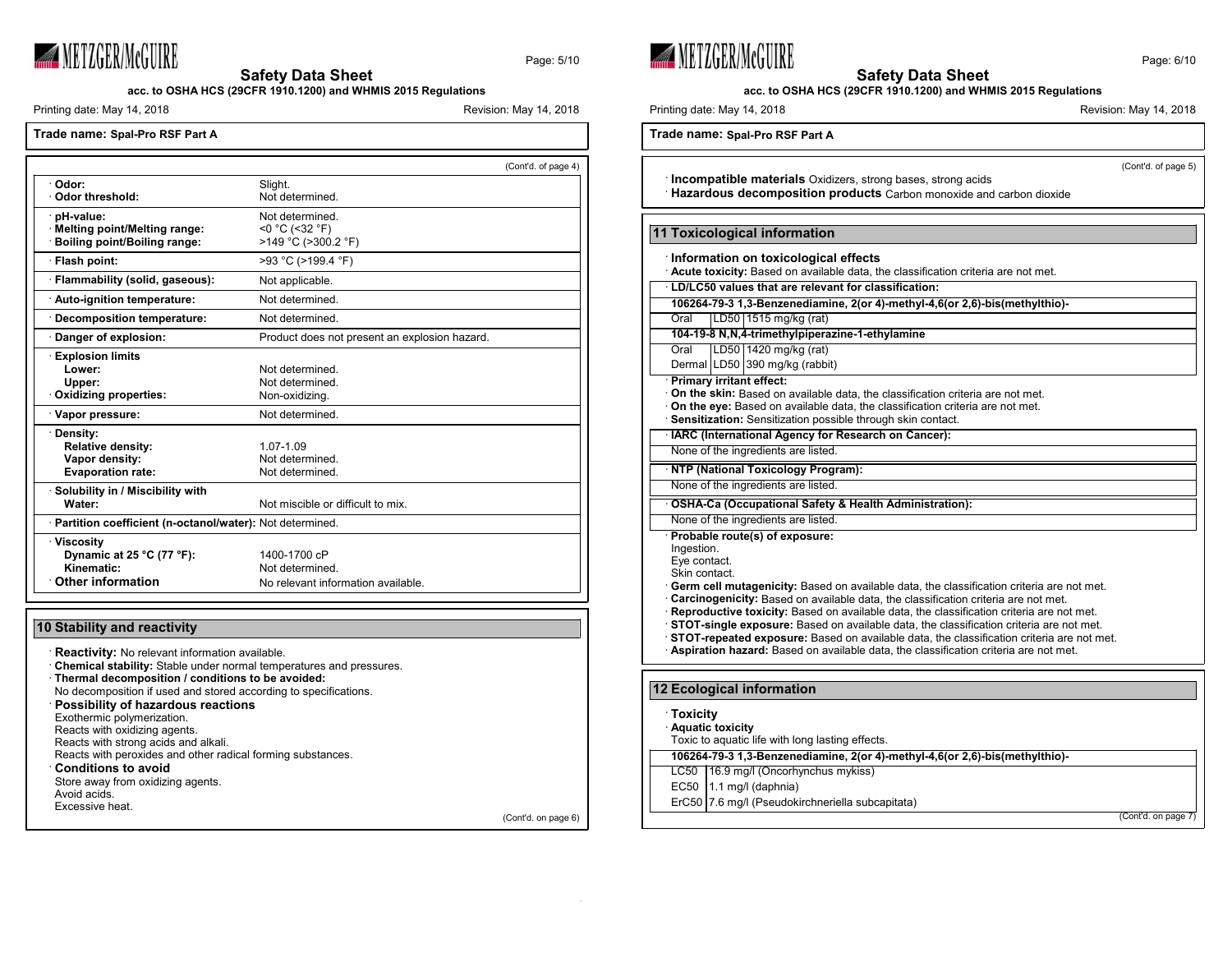

Page: 7/10

**acc. to OSHA HCS (29CFR 1910.1200) and WHMIS 2015 Regulations**

Printing date: May 14, 2018 **Printing date: May 14, 2018** Revision: May 14, 2018

## **Trade name: Spal-Pro RSF Part A**

(Cont'd. of page 6)

- · **Persistence and degradability** No relevant information available. · **Bioaccumulative potential:** No relevant information available. · **Mobility in soil:** No relevant information available.
- · **Additional ecological information**
- · **General notes:** Do not allow product to reach ground water, water course or sewage system.
- · **Results of PBT and vPvB assessment**
- · **PBT:** Not applicable.
- · **vPvB:** Not applicable.
- · **Other adverse effects** No relevant information available.

#### **13 Disposal considerations**

### · **Waste treatment methods**

#### · **Recommendation:**

Can be disposed of with household garbage after solidification following consultation with the waste disposal facility operator and the pertinent authorities and adhering to the necessary technical regulations. The user of this material has the responsibility to dispose of unused material, residues and containers in compliance with all relevant local, state and federal laws and regulations regarding treatment, storage and disposal for hazardous and nonhazardous wastes.

#### · **Uncleaned packagings**

## · **Recommendation:**

Disposal must be made according to official regulations.

Empty contaminated packagings thoroughly. They can be recycled after thorough and proper cleaning. Packagings that cannot be cleansed are to be disposed of in the same manner as the product.

| <b>14 Transport information</b> |                                                                                                                                     |
|---------------------------------|-------------------------------------------------------------------------------------------------------------------------------------|
| · UN-Number                     |                                                                                                                                     |
| ⊹DOT                            | Not regulated.                                                                                                                      |
| <b>ADR, IMDG, IATA</b>          | UN3082                                                                                                                              |
| UN proper shipping name         |                                                                                                                                     |
| $\cdot$ DOT                     | Not regulated.                                                                                                                      |
| <b>ADR, IMDG, IATA</b>          | ENVIRONMENTALLY HAZARDOUS SUBSTANCE,<br>LIQUID, N.O.S. (1,3-Benzenediamine, 2(or 4)-methyl-<br>$4,6$ (or $2,6$ )-bis (methylthio)-) |
| Transport hazard class(es)      |                                                                                                                                     |
| ∙ DOT                           |                                                                                                                                     |
| · Class                         | Not regulated.                                                                                                                      |
| $\cdot$ ADR                     |                                                                                                                                     |
|                                 |                                                                                                                                     |
| · Class                         | 9(MA)                                                                                                                               |
|                                 | (Cont'd. on page 8)                                                                                                                 |





## **Safety Data Sheet acc. to OSHA HCS (29CFR 1910.1200) and WHMIS 2015 Regulations**

Printing date: May 14, 2018 **Printing date: May 14, 2018** Revision: May 14, 2018

|                                                                            | (Cont'd. of page 7)                                                                                                                                                                                                                                                                               |
|----------------------------------------------------------------------------|---------------------------------------------------------------------------------------------------------------------------------------------------------------------------------------------------------------------------------------------------------------------------------------------------|
| ∴Label                                                                     | 9                                                                                                                                                                                                                                                                                                 |
| <b>IMDG, IATA</b>                                                          |                                                                                                                                                                                                                                                                                                   |
|                                                                            |                                                                                                                                                                                                                                                                                                   |
| ⊪Class<br>Label                                                            | 9<br>9                                                                                                                                                                                                                                                                                            |
| <b>Packing group</b><br>∙ DOT<br>ADR, IMDG, IATA                           | Not regulated.<br>Ш                                                                                                                                                                                                                                                                               |
| <b>Environmental hazards</b>                                               | Product contains environmentally hazardous<br>substances: 1,3-Benzenediamine, 2(or 4)-methyl-4,6(or<br>2,6)-bis(methylthio)-                                                                                                                                                                      |
| Marine pollutant:<br>Yes                                                   |                                                                                                                                                                                                                                                                                                   |
| Special precautions for user '<br>Danger code (Kemler):<br>· EMS Number:   | Warning: Miscellaneous dangerous substances and<br>articles<br>90<br>$F-A, S-F$                                                                                                                                                                                                                   |
| Transport in bulk according to Annex II of<br>MARPOL73/78 and the IBC Code | Not applicable.                                                                                                                                                                                                                                                                                   |
| Transport/Additional information:                                          | Not regulated when carried in single or combination<br>packaging containing a net quantity of 5L or less for<br>liquids or 5 kg or less for solids per the following:<br><b>ADR: SP 375</b><br>IMDG: 2.10.2.7<br>IATA: special provision A197                                                     |
| ∙ DOT<br>· Remarks:                                                        | Transport labeling is not required for non-bulk single<br>package shipments by motor vehicle, rail car or<br>aircraft. Bulk packaging consists of a maximum<br>capacity of greater than 450L (119 gallons) for a liquid<br>and a maximum net mass greater than 400kg (882<br>pounds) for a solid. |
| <b>15 Regulatory information</b>                                           |                                                                                                                                                                                                                                                                                                   |

(Cont'd. on page 9)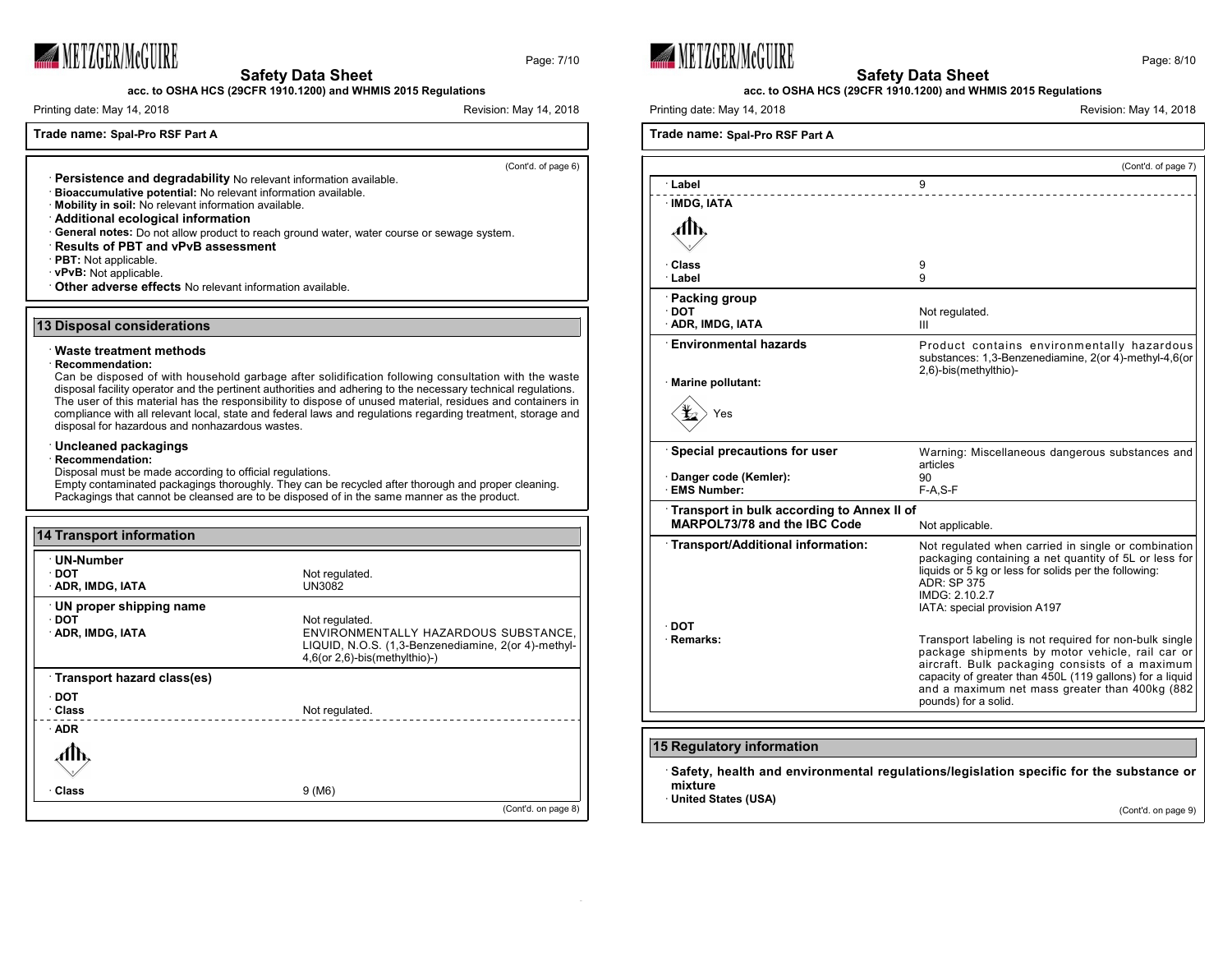

Page: 9/10

**Safety Data Sheet**

**acc. to OSHA HCS (29CFR 1910.1200) and WHMIS 2015 Regulations**

Printing date: May 14, 2018 **Printing date: May 14, 2018** Revision: May 14, 2018

(Cont'd. on page 10)

| <b>SARA</b>                                                  | (Cont'd. of page 8) |
|--------------------------------------------------------------|---------------------|
| Section 302 (extremely hazardous substances):                |                     |
| None of the ingredients are listed.                          |                     |
| Section 355 (extremely hazardous substances):                |                     |
| None of the ingredients are listed.                          |                     |
| Section 313 (Specific toxic chemical listings):              |                     |
| None of the ingredients are listed.                          |                     |
| TSCA (Toxic Substances Control Act)                          |                     |
| All ingredients are listed.                                  |                     |
| Proposition 65 (California)                                  |                     |
| Chemicals known to cause cancer:                             |                     |
| None of the ingredients are listed.                          |                     |
| Chemicals known to cause developmental toxicity for females: |                     |
| None of the ingredients are listed.                          |                     |
| Chemicals known to cause developmental toxicity for males:   |                     |
| None of the ingredients are listed.                          |                     |
| Chemicals known to cause developmental toxicity:             |                     |
| None of the ingredients are listed.                          |                     |
| <b>EPA (Environmental Protection Agency):</b>                |                     |
| None of the ingredients are listed.                          |                     |
| IARC (International Agency for Research on Cancer):          |                     |
| None of the ingredients are listed.                          |                     |
| <b>Canadian Domestic Substances List (DSL):</b>              |                     |
| All ingredients are listed.                                  |                     |

## **16 Other information**

This information is based on our present knowledge. However, this shall not constitute a guarantee for any specific product features and shall not establish a legally valid contractual relationship.

· **Date of preparation / last revision** May 14, 2018 / -

#### · **Abbreviations and acronyms:**

| ADR: European Agreement concerning the International Carriage of Dangerous Goods by Road |
|------------------------------------------------------------------------------------------|
| IMDG: International Maritime Code for Dangerous Goods                                    |
| DOT: US Department of Transportation                                                     |
| IATA: International Air Transport Association                                            |
| CAS: Chemical Abstracts Service (division of the American Chemical Society)              |
| LC50: Lethal concentration, 50 percent                                                   |
| LD50: Lethal dose, 50 percent                                                            |
| PBT: Persistant, Bio-accumulable, Toxic                                                  |
| vPvB: very Persistent and very Bioaccumulative                                           |
| OSHA: Occupational Safety & Health Administration                                        |
| Acute Tox. 4: Acute toxicity - Category 4                                                |
| Eye Irrit. 2A: Serious eye damage/eye irritation - Category 2A                           |
| Skin Sens. 1: Skin sensitisation - Category 1                                            |
| ∙ Sources                                                                                |
|                                                                                          |





**acc. to OSHA HCS (29CFR 1910.1200) and WHMIS 2015 Regulations**

Printing date: May 14, 2018 **Printing date: May 14, 2018** Revision: May 14, 2018

## **Trade name: Spal-Pro RSF Part A**

(Cont'd. of page 9) Website, European Chemicals Agency (echa.europa.eu) Website, US EPA Substance Registry Services (ofmpub.epa.gov/sor internet/registry/substreg/home/ overview/home.do) Website, Chemical Abstracts Registry, American Chemical Society (www.cas.org) Patty's Industrial Hygiene, 6th ed., Rose, Vernon, ed. ISBN: 978-0-470-07488-6 Casarett and Doull's Toxicology: The Basic Science of Poisons, 8th Ed., Klaasen, Curtis D., ed., ISBN: 978-0-07-176923-5. Safety Data Sheets, Individual Manufacturers SDS Prepared by: ChemTel Inc. 1305 North Florida Avenue Tampa, Florida USA 33602-2902 Toll Free North America 1-888-255-3924 Intl. +01 813-248-0573

Website: www.chemtelinc.com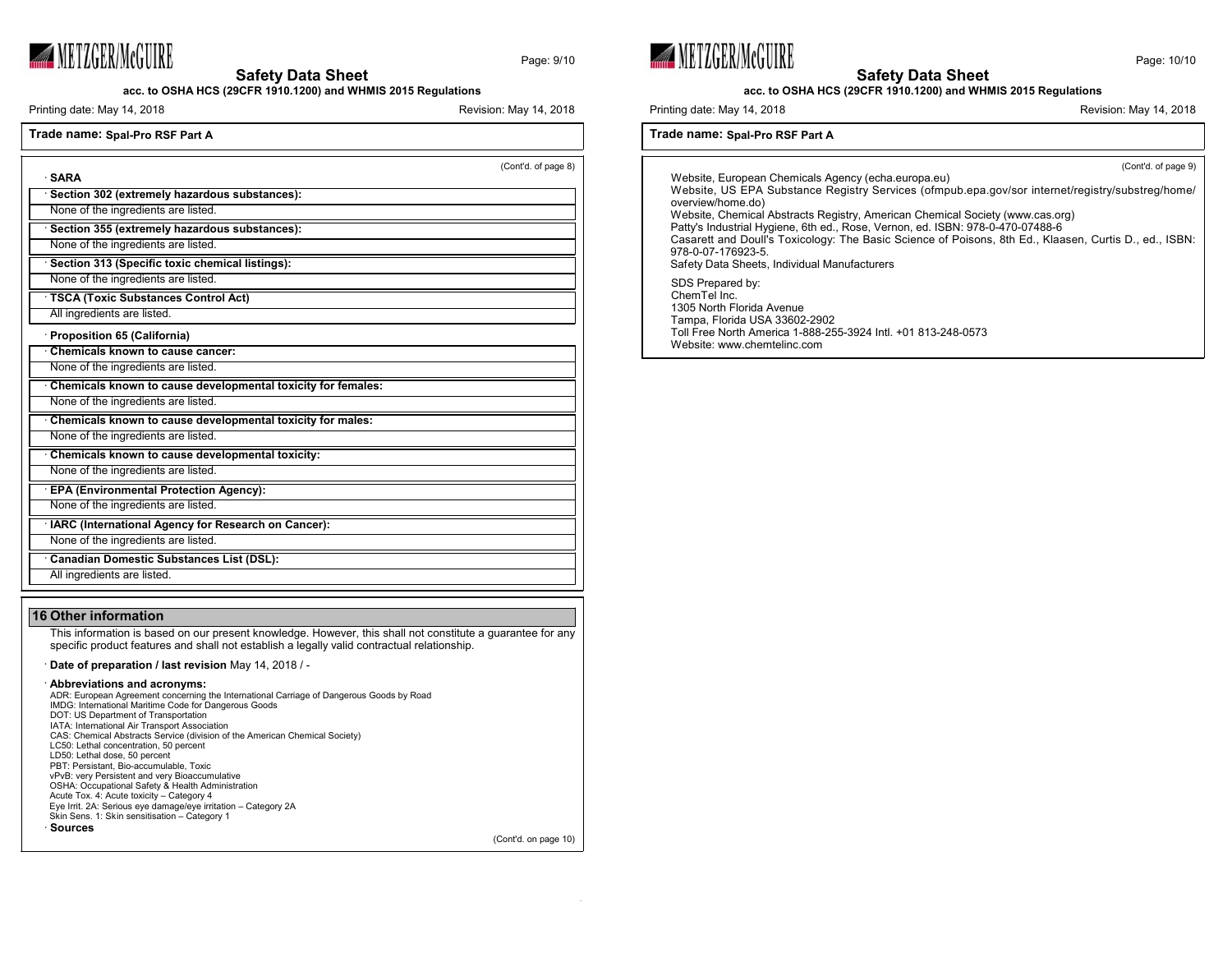

Page: 1/10

**acc. to OSHA HCS (29CFR 1910.1200) and WHMIS 2015 Regulations**

Printing date: May 14, 2018 **Printing date: May 14, 2018** Revision: May 14, 2018

| 1 Identification |
|------------------|

#### · **Product identifier**

- · **Trade name: Spal-Pro RSF Part B**
- · **Other means of identification:** No other identifiers
- · **Recommended use and restriction on use** · **Recommended use:** Industrial uses. · **Restrictions on use:** No relevant information available.
- · **Details of the supplier of the Safety Data Sheet**

#### · **Manufacturer/Supplier:**

METZGER/McGUIRE Mailing Address: PO Box 2217 Concord, NH 03302 Shipping Address: 807 Route 3-A Bow, NH 03304 Phone: 603-224-6122 Toll Free: 800-223-6680 Email: info@metzgermcguire.com

## · **Emergency telephone number:**

ChemTel Inc. (800)255-3924 (North America) +1 (813)248-0585 (International)

## **2 Hazard(s) identification**

| $\cdot$ Classification of the substance or mixture                                                        |  |                                                                                               |
|-----------------------------------------------------------------------------------------------------------|--|-----------------------------------------------------------------------------------------------|
|                                                                                                           |  | Acute Tox. 4 H332 Harmful if inhaled.                                                         |
|                                                                                                           |  | Skin Irrit. 2 H315 Causes skin irritation.                                                    |
|                                                                                                           |  | Eye Irrit. 2A H319 Causes serious eye irritation.                                             |
|                                                                                                           |  | Resp. Sens. 1 H334 May cause allergy or asthma symptoms or breathing difficulties if inhaled. |
|                                                                                                           |  | Skin Sens. 1 H317 May cause an allergic skin reaction.                                        |
| STOT SE 3                                                                                                 |  | H335 May cause respiratory irritation.                                                        |
| STOT RE 2                                                                                                 |  | H373 May cause damage to organs through prolonged or repeated exposure.                       |
| <b>Label elements</b><br>⋅ GHS label elements<br>· Hazard pictograms:<br>GHS07 GHS08                      |  | The product is classified and labeled according to the Globally Harmonized System (GHS).      |
| · Signal word: Danger<br>· Hazard statements:<br>H332 Harmful if inhaled.<br>H315 Causes skin irritation. |  | (Cont'd. on page 2)                                                                           |

**WETZGER/McGUIRE** 



```
Printing date: May 14, 2018 Printing date: May 14, 2018 Revision: May 14, 2018
```
## **Trade name: Spal-Pro RSF Part B**

|                                     |                                                                                                       | (Cont'd. of page 1) |
|-------------------------------------|-------------------------------------------------------------------------------------------------------|---------------------|
| H319 Causes serious eye irritation. |                                                                                                       |                     |
|                                     | H334 May cause allergy or asthma symptoms or breathing difficulties if inhaled.                       |                     |
|                                     | H317 May cause an allergic skin reaction.                                                             |                     |
|                                     | H335 May cause respiratory irritation.                                                                |                     |
|                                     | H373 May cause damage to organs through prolonged or repeated exposure.                               |                     |
| · Precautionary statements:         |                                                                                                       |                     |
| P260                                | Do not breathe mist/vapors/spray.                                                                     |                     |
| P264                                | Wash thoroughly after handling.                                                                       |                     |
| P271                                | Use only outdoors or in a well-ventilated area.                                                       |                     |
| P272                                | Contaminated work clothing must not be allowed out of the workplace.                                  |                     |
| P <sub>280</sub>                    | Wear protective gloves/protective clothing/eye protection.                                            |                     |
| P <sub>285</sub>                    | In case of inadequate ventilation wear respiratory protection.                                        |                     |
| P302+P352                           | If on skin: Wash with plenty of soap and water.                                                       |                     |
| P304+P340                           | IF INHALED: Remove person to fresh air and keep comfortable for breathing.                            |                     |
|                                     | P305+P351+P338 IF IN EYES: Rinse cautiously with water for several minutes. Remove contact lenses, if |                     |
|                                     | present and easy to do. Continue rinsing.                                                             |                     |
| P312                                | Call a poison center/doctor if you feel unwell.                                                       |                     |
| P333+P313                           | If skin irritation or rash occurs: Get medical advice/attention.                                      |                     |
| P337+P313                           | If eye irritation persists: Get medical advice/attention.                                             |                     |
| P342+P311                           | If experiencing respiratory symptoms: Call a poison center/doctor.                                    |                     |
| P362+P364                           | Take off contaminated clothing and wash it before reuse.                                              |                     |
| P403+P233                           | Store in a well-ventilated place. Keep container tightly closed.                                      |                     |
| P405                                | Store locked up.                                                                                      |                     |
| P <sub>501</sub>                    | Dispose of contents/container in accordance with local/regional/national/international                |                     |
|                                     | requlations.                                                                                          |                     |
|                                     |                                                                                                       |                     |

· **Other hazards** There are no other hazards not otherwise classified that have been identified.

## **3 Composition/information on ingredients**

#### · **Chemical characterization: Mixtures**

| Components:                                                                                                                                           |                     |  |
|-------------------------------------------------------------------------------------------------------------------------------------------------------|---------------------|--|
| 157905-72-1   MDI Prepolymer                                                                                                                          | 50-60%              |  |
| Resp. Sens. 1, H334; STOT RE 2, H373<br>Acute Tox. 4, H332; Skin Irrit. 2, H315; Eye Irrit. 2A, H319; Skin Sens. 1,<br>H317: STOT SE 3. H335          |                     |  |
| 9016-87-9 diphenylmethanediisocyanate, isomeres and homologues                                                                                        | 10-16%              |  |
| Resp. Sens. 1, H334; STOT RE 2, H373<br>Acute Tox. 4, H332; Skin Irrit. 2, H315; Eye Irrit. 2A, H319; Skin Sens. 1,<br>H317: STOT SE 3. H335          |                     |  |
| 26447-40-5   methylenediphenyl diisocyanate                                                                                                           | $6 - 10%$           |  |
| <b>B</b> Resp. Sens. 1, H334; STOT RE 2, H373<br>Acute Tox. 4, H332; Skin Irrit. 2, H315; Eye Irrit. 2A, H319; Skin Sens. 1,<br>H317: STOT SE 3. H335 |                     |  |
| 101-68-8 4,4'-methylenediphenyl diisocyanate                                                                                                          | $6 - 9%$            |  |
| Resp. Sens. 1, H334; STOT RE 2, H373<br>Acute Tox. 4, H332; Skin Irrit. 2, H315; Eye Irrit. 2A, H319; Skin Sens. 1,<br>H317: STOT SE 3. H335          |                     |  |
| · Additional information:                                                                                                                             |                     |  |
|                                                                                                                                                       | (Cont'd. on page 3) |  |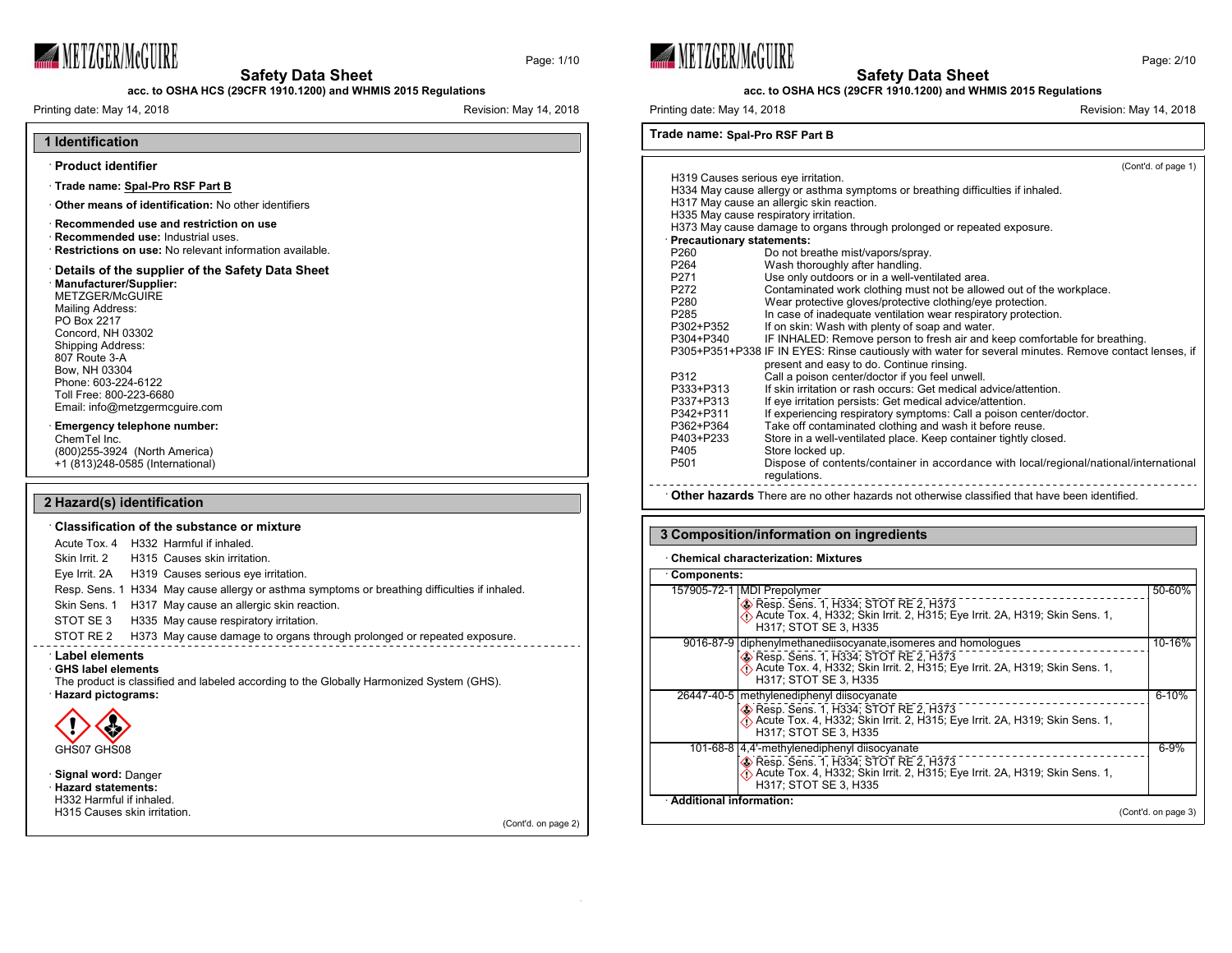

**acc. to OSHA HCS (29CFR 1910.1200) and WHMIS 2015 Regulations**

Printing date: May 14, 2018 **Printing date: May 14, 2018** Revision: May 14, 2018

## **Trade name: Spal-Pro RSF Part B**

(Cont'd. of page 2)

Page: 3/10

For the wording of the listed Hazard Statements, refer to section 16. For the listed ingredient(s), the identity and/or exact percentage(s) are being withheld as a trade secret.

#### **4 First-aid measures**

## · **Description of first aid measures**

#### · **After inhalation:**

Supply fresh air and to be sure to call for a doctor.

Provide oxygen treatment if affected person has difficulty breathing.

In case of irregular breathing or respiratory arrest provide artificial respiration.

In case of unconsciousness place patient stably in side position for transportation.

#### · **After skin contact:**

Immediately remove any clothing soiled by the product.

Immediately wash with water and soap and rinse thoroughly. If skin irritation continues, consult a doctor.

#### · **After eye contact:**

Remove contact lenses if worn.

Rinse opened eye for several minutes under running water. If symptoms persist, consult a doctor.

#### · **After swallowing:**

Rinse out mouth and then drink plenty of water.

Do not induce vomiting; immediately call for medical help.

## · **Most important symptoms and effects, both acute and delayed:**

Asthma attacks

Headache

- Breathing difficulty
- Coughing
- Allergic reactions
- Irritant to skin and mucous membranes.
- Causes eye irritation.
- May cause respiratory irritation.
- Gastric or intestinal disorders when ingested.

Nausea in case of ingestion.

#### · **Danger:**

Danger of impaired breathing. Harmful if inhaled.

May cause damage to organs through prolonged or repeated exposure.

## · **Indication of any immediate medical attention and special treatment needed:**

Contains 4,4'-methylenediphenyl diisocyanate, diphenylmethanediisocyanate,isomeres and homologues, methylenediphenyl diisocyanate, MDI Prepolymer. May produce an allergic reaction.

Severe allergic skin reaction, bronchial spasms and anaphylactic shock are possible.

Medical supervision for at least 48 hours.

If necessary oxygen respiration treatment.

Later observation for pneumonia and pulmonary edema.

Treat skin and mucous membrane with antihistamine and corticoid preparations.

In cases of irritation to the lungs, initial treatment with cortical steroid inhalants.

#### **5 Fire-fighting measures**

· **Extinguishing media**

(Cont'd. on page 4)





## **acc. to OSHA HCS (29CFR 1910.1200) and WHMIS 2015 Regulations**

Printing date: May 14, 2018 **Revision: May 14, 2018** Revision: May 14, 2018

**Trade name: Spal-Pro RSF Part B**

(Cont'd. of page 3)

· **Suitable extinguishing agents:** CO2, extinguishing powder or water spray. Fight larger fires with water spray.

· **For safety reasons unsuitable extinguishing agents:** Water stream.

## · **Special hazards arising from the substance or mixture**

During heating or in case of fire poisonous gases are produced.

· **Advice for firefighters**

#### · **Protective equipment:**

Wear self-contained respiratory protective device. Do not inhale explosion gases or combustion gases. Wear fully protective suit.

#### **6 Accidental release measures**

## · **Personal precautions, protective equipment and emergency procedures** Use respiratory protective device against the effects of fumes/dust/aerosol. Wear protective equipment. Keep unprotected persons away.

Ensure adequate ventilation.

#### Isolate area and prevent access. · **Environmental precautions**

Do not allow undiluted product or large quantities of it to reach ground water, water course or sewage system.

## · **Methods and material for containment and cleaning up**

Absorb with liquid-binding material (sand, diatomite, acid binders, universal binders, sawdust). Send for recovery or disposal in suitable receptacles.

#### · **Reference to other sections** See Section 7 for information on safe handling. See Section 8 for information on personal protection equipment. See Section 13 for disposal information.

#### **7 Handling and storage**

## · **Handling**

· **Precautions for safe handling:** Avoid splashes or spray in enclosed areas. Use only in well ventilated areas. Avoid breathing mist, vapors, or spray.

Avoid contact with the eyes and skin.

- · **Information about protection against explosions and fires:** Keep respiratory protective device available.
- · **Conditions for safe storage, including any incompatibilities**
- · **Requirements to be met by storerooms and receptacles:**
- Avoid storage near extreme heat, ignition sources or open flame. · **Information about storage in one common storage facility:** Store away from foodstuffs.
- Store away from oxidizers, strong acids, strong bases.
- · **Further information about storage conditions:**
- Store in cool, dry conditions in well sealed receptacles.

(Cont'd. on page 5)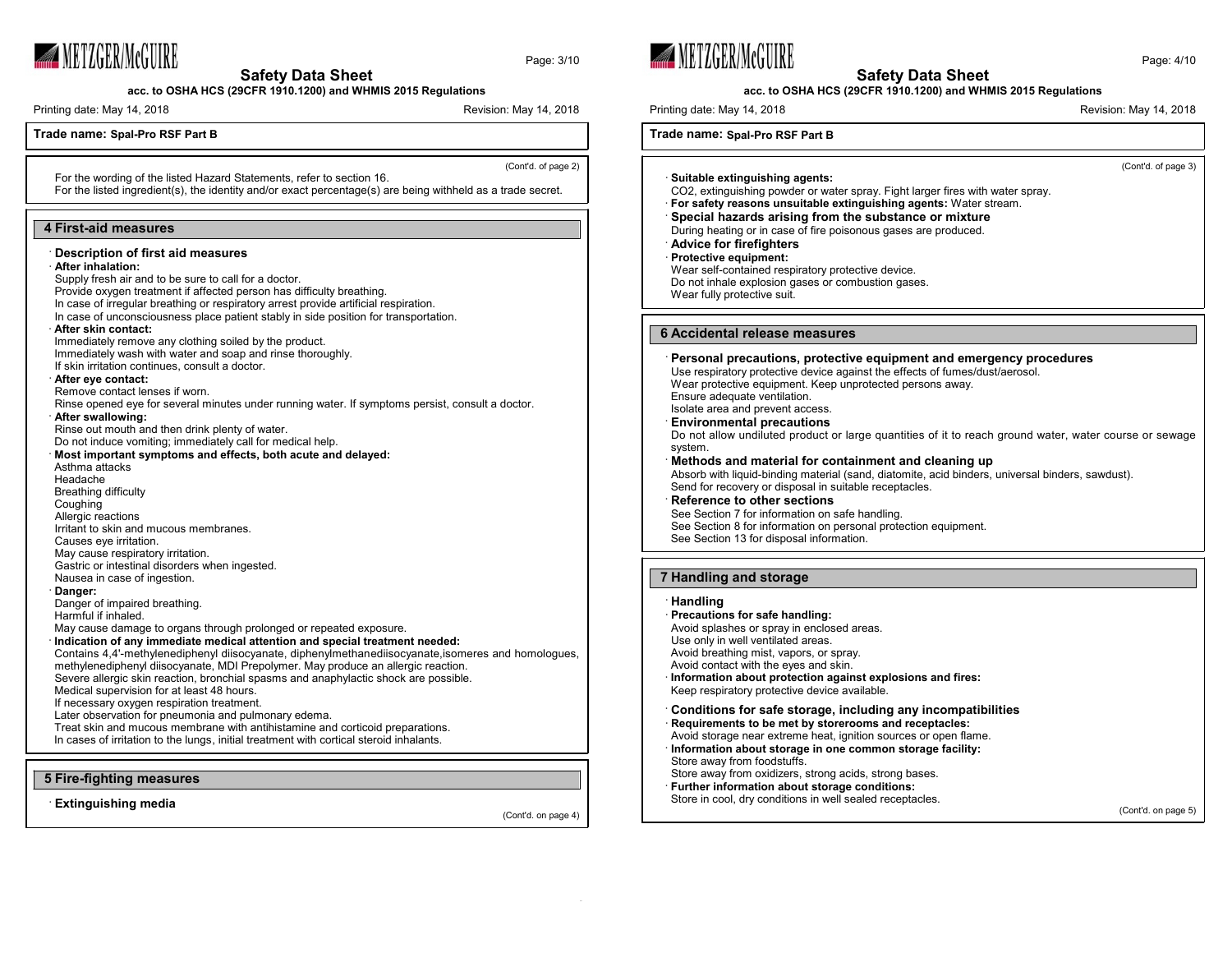

Page: 5/10

**acc. to OSHA HCS (29CFR 1910.1200) and WHMIS 2015 Regulations**

Printing date: May 14, 2018 **Printing date: May 14, 2018** Revision: May 14, 2018

**Trade name: Spal-Pro RSF Part B**

(Cont'd. of page 4)

Protect from humidity and water. · **Specific end use(s)** No relevant information available.

## **8 Exposure controls/personal protection**

#### · **Control parameters**

| Components with limit values that require monitoring at the workplace: |                                                                                                                                  |  |
|------------------------------------------------------------------------|----------------------------------------------------------------------------------------------------------------------------------|--|
| 101-68-8 4.4'-methylenediphenyl diisocyanate                           |                                                                                                                                  |  |
| PEL (USA)                                                              | Ceiling limit value: 0.2 mg/m <sup>3</sup> , 0.02 ppm                                                                            |  |
| REL (USA)                                                              | Long-term value: $0.05$ mg/m <sup>3</sup> , $0.005$ ppm<br>Ceiling limit value: 0.2* mg/m <sup>3</sup> , 0.02* ppm<br>$*10$ -min |  |
| TLV (USA)                                                              | Long-term value: $0.051$ mg/m <sup>3</sup> , $0.005$ ppm                                                                         |  |
| EL (Canada)                                                            | Long-term value: 0.005 ppm<br>Ceiling limit value: 0.01 ppm<br>Skin; S(R)                                                        |  |
| EV (Canada)                                                            | Long-term value: 0.005 ppm<br>Ceiling limit value: 0.02 ppm                                                                      |  |
|                                                                        | LMPE (Mexico) Long-term value: 0.005 ppm                                                                                         |  |
|                                                                        |                                                                                                                                  |  |

#### · **Exposure controls**

· **General protective and hygienic measures:** The usual precautionary measures for handling chemicals should be followed. Keep away from foodstuffs, beverages and feed. Immediately remove all soiled and contaminated clothing. Wash hands before breaks and at the end of work. Do not inhale gases / fumes / aerosols. Avoid contact with the eyes and skin. · **Engineering controls:** No relevant information available. · **Breathing equipment:**

Combined Organic Vapor and Particulate Respirator is recommended for use during all processing activities.

#### · **Protection of hands:**



Protective gloves

The glove material has to be impermeable and resistant to the product/ the substance/ the preparation. · **Eye protection:**



· **Body protection:** Protective work clothing · **Limitation and supervision of exposure into the environment** No relevant information available.

(Cont'd. on page 6)





**acc. to OSHA HCS (29CFR 1910.1200) and WHMIS 2015 Regulations**

Printing date: May 14, 2018 **Printing date: May 14, 2018** Revision: May 14, 2018

**Trade name: Spal-Pro RSF Part B**

(Cont'd. of page 5)

· **Risk management measures** No relevant information available.

## **9 Physical and chemical properties**

| Information on basic physical and chemical properties      |                                               |  |  |
|------------------------------------------------------------|-----------------------------------------------|--|--|
| Appearance:                                                |                                               |  |  |
| Form:                                                      | Liquid                                        |  |  |
| Color:                                                     | According to product specification            |  |  |
| Odor:                                                      | Slight.                                       |  |  |
| Odor threshold:                                            | Not determined.                               |  |  |
| pH-value:                                                  | Not determined.                               |  |  |
| · Melting point/Melting range:                             | Not determined.                               |  |  |
| · Boiling point/Boiling range:                             | Not determined.                               |  |  |
| · Flash point:                                             | >93 °C (>199.4 °F)                            |  |  |
| · Flammability (solid, gaseous):                           | Not applicable.                               |  |  |
| Auto-ignition temperature:                                 | >300 °C (>572 °F)                             |  |  |
| Decomposition temperature:                                 | Not determined.                               |  |  |
| Danger of explosion:                                       | Product does not present an explosion hazard. |  |  |
| <b>Explosion limits</b>                                    |                                               |  |  |
| Lower:                                                     | Not determined.                               |  |  |
| Upper:                                                     | Not determined.                               |  |  |
| Oxidizing properties:                                      | Non-oxidizing.                                |  |  |
| Vapor pressure at 25 °C (77 °F):                           | <0.001 mmHq                                   |  |  |
| Density:                                                   |                                               |  |  |
| Relative density at 25 °C (77 °F):                         | 1.09                                          |  |  |
| Vapor density:                                             | Not determined.                               |  |  |
| <b>Evaporation rate:</b>                                   | Not determined.                               |  |  |
| Solubility in / Miscibility with                           |                                               |  |  |
| Water:                                                     | Insoluble.                                    |  |  |
| · Partition coefficient (n-octanol/water): Not determined. |                                               |  |  |
| <b>Viscosity</b>                                           |                                               |  |  |
| Dynamic at 25 °C (77 °F):                                  | 1400 cP                                       |  |  |
| Kinematic:                                                 | Not determined.                               |  |  |
| <b>Other information</b>                                   | No relevant information available.            |  |  |
|                                                            |                                               |  |  |

## **10 Stability and reactivity**

· **Reactivity:** No relevant information available.

· **Chemical stability:** Stable under normal temperatures and pressures.

· **Thermal decomposition / conditions to be avoided:**

(Cont'd. on page 7)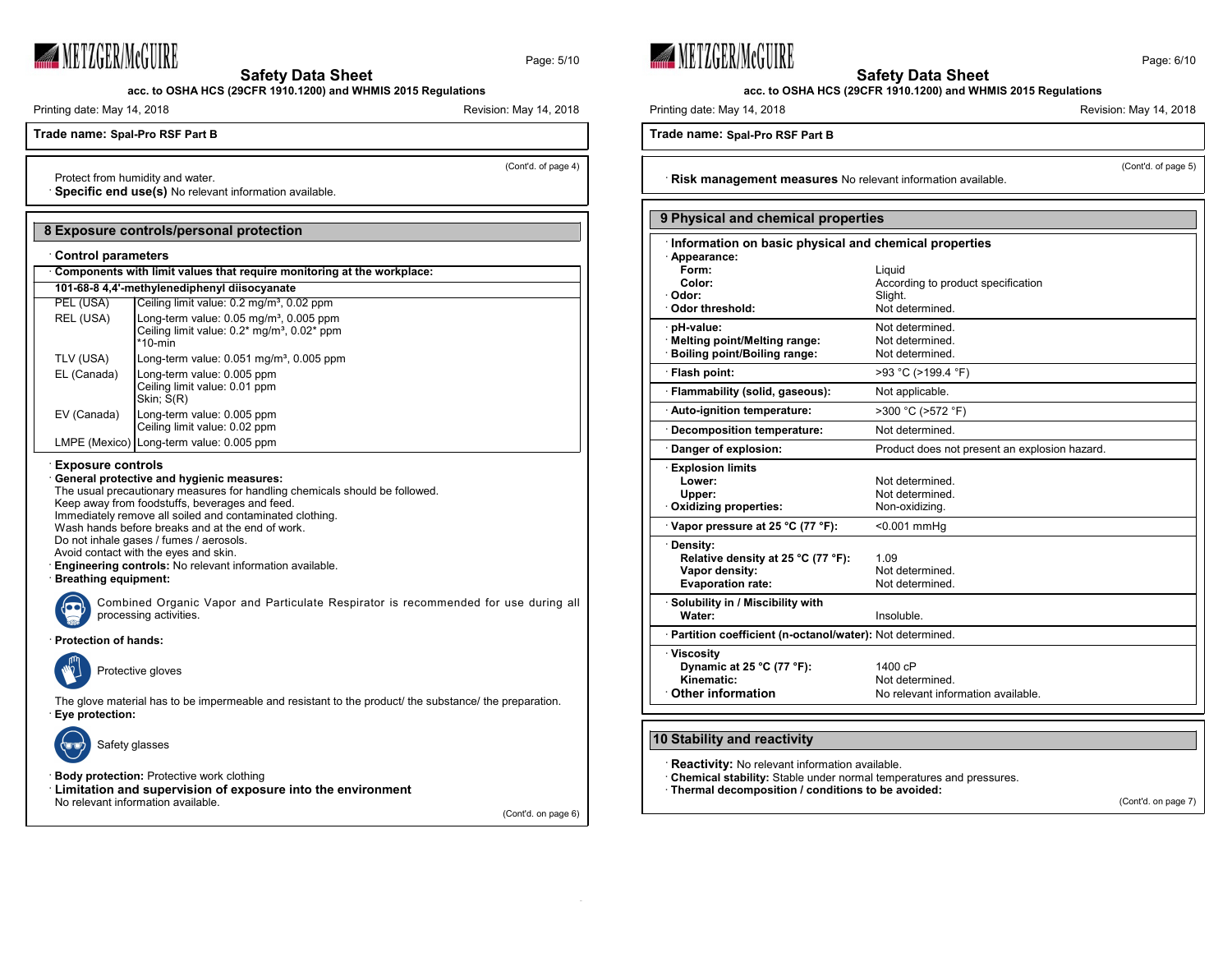

**acc. to OSHA HCS (29CFR 1910.1200) and WHMIS 2015 Regulations**

Printing date: May 14, 2018 Revision: May 14, 2018

## **Trade name: Spal-Pro RSF Part B**

(Cont'd. of page 6)

Page: 7/10

· **Possibility of hazardous reactions** Toxic fumes may be released if heated above the decomposition point. Exothermic polymerization. Reacts with alcohols, amines, aqueous acids and alkalis.

No decomposition if used and stored according to specifications.

- Reacts with strong oxidizing agents.
- · **Conditions to avoid**
- Moisture.
- Excessive heat.
- · **Incompatible materials** Oxidizers, strong bases, strong acids · **Hazardous decomposition products**
- Carbon monoxide and carbon dioxide
- Nitrogen oxides (NOx) Isocyanate
- Hydrogen cyanide (prussic acid)

## **11 Toxicological information**

- · **Information on toxicological effects**
- · **Acute toxicity:** Harmful if inhaled.
- · **LD/LC50 values that are relevant for classification:**
- **101-68-8 4,4'-methylenediphenyl diisocyanate**
- Oral LD50 2200 mg/kg (mouse)
- · **Primary irritant effect:**
- · **On the skin:** Irritant to skin and mucous membranes.
- · **On the eye:** Irritating effect.
- · **Sensitization:** May cause sensitisation by inhalation and skin contact.
- · **IARC (International Agency for Research on Cancer):**
- None of the ingredients are listed.
- · **NTP (National Toxicology Program):**
- None of the ingredients are listed.
- · **OSHA-Ca (Occupational Safety & Health Administration):**
- None of the ingredients are listed.
- · **Probable route(s) of exposure:**
- Ingestion.
- Inhalation.
- Eye contact.
- Skin contact.
- · **Germ cell mutagenicity:** Based on available data, the classification criteria are not met.
- · **Carcinogenicity:** Based on available data, the classification criteria are not met.
- · **Reproductive toxicity:** Based on available data, the classification criteria are not met.
- · **STOT-single exposure:** May cause respiratory irritation.
- · **STOT-repeated exposure:** May cause damage to organs through prolonged or repeated exposure.
- · **Aspiration hazard:** Based on available data, the classification criteria are not met.

(Cont'd. on page 8)





## **acc. to OSHA HCS (29CFR 1910.1200) and WHMIS 2015 Regulations**

Printing date: May 14, 2018 **Printing date: May 14, 2018** Revision: May 14, 2018

## **Trade name: Spal-Pro RSF Part B**

(Cont'd. of page 7)

#### **12 Ecological information**

#### · **Toxicity**

- · **Aquatic toxicity** No relevant information available.
- · **Persistence and degradability** No relevant information available.
- · **Bioaccumulative potential:** No relevant information available.
- · **Mobility in soil:** No relevant information available.
- · **Additional ecological information**
- · **General notes:**

Do not allow undiluted product or large quantities of it to reach ground water, water course or sewage system.

- · **Results of PBT and vPvB assessment**
- **PBT:** Not applicable.
- · **vPvB:** Not applicable.
- · **Other adverse effects** No relevant information available.

## **13 Disposal considerations**

#### · **Waste treatment methods**

· **Recommendation:**

Can be disposed of with household garbage after solidification following consultation with the waste disposal facility operator and the pertinent authorities and adhering to the necessary technical regulations. The user of this material has the responsibility to dispose of unused material, residues and containers in compliance with all relevant local, state and federal laws and regulations regarding treatment, storage and disposal for hazardous and nonhazardous wastes.

#### · **Uncleaned packagings**

· **Recommendation:**

Disposal must be made according to official regulations.

Empty contaminated packagings thoroughly. They can be recycled after thorough and proper cleaning. Packagings that cannot be cleansed are to be disposed of in the same manner as the product.

| <b>14 Transport information</b>                 |                |                     |
|-------------------------------------------------|----------------|---------------------|
| UN-Number<br>DOT, ADR, IMDG, IATA               | Not regulated. |                     |
| UN proper shipping name<br>DOT, ADR, IMDG, IATA | Not regulated. |                     |
| Transport hazard class(es)                      |                |                     |
| DOT, ADR, IMDG, IATA<br>∴Class                  | Not regulated. |                     |
| <b>Packing group</b><br>DOT, ADR, IMDG, IATA    | Not regulated. |                     |
|                                                 |                | (Cont'd. on page 9) |